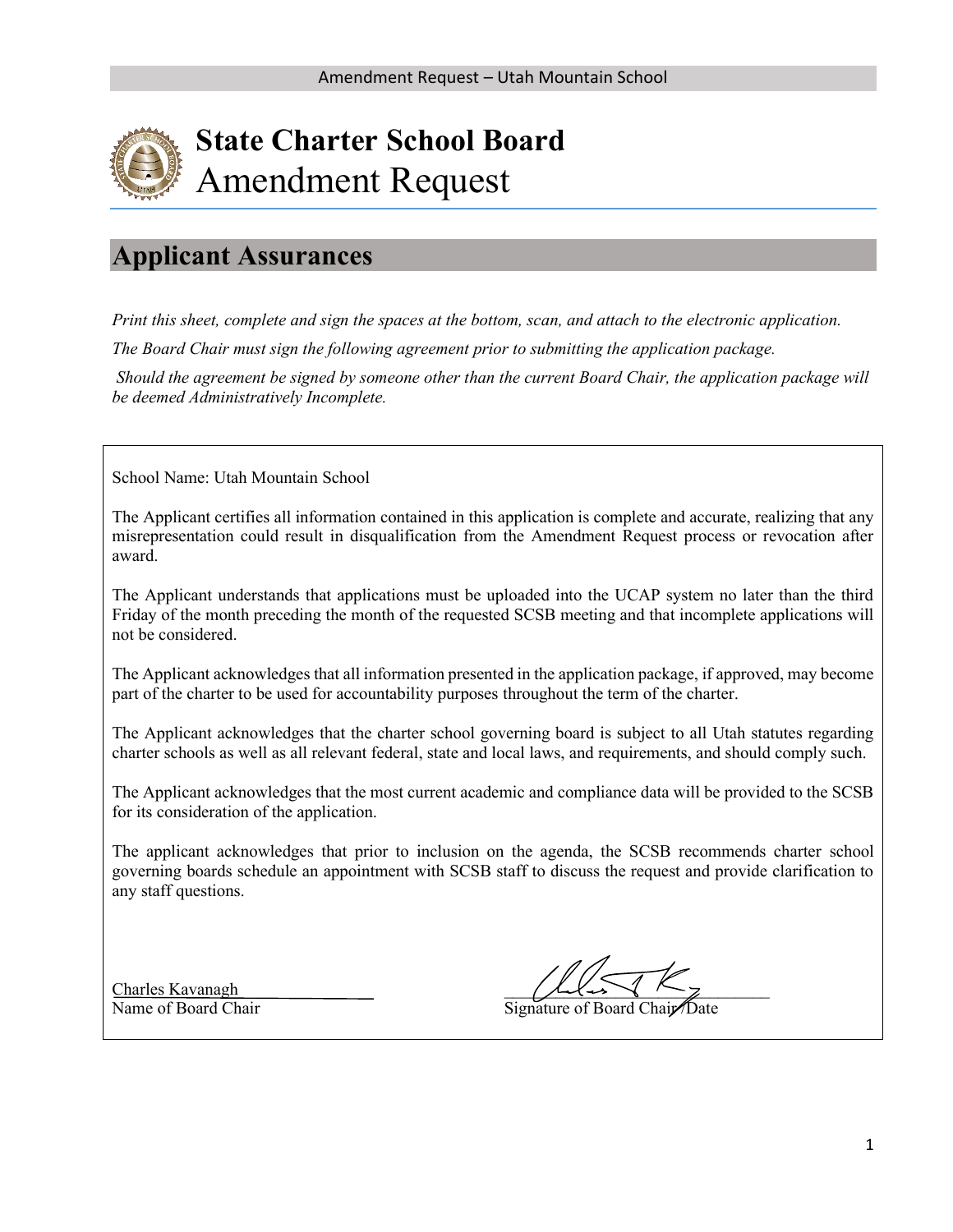# **School Entity Information**

Name of School: **Utah Mountain School**

Name of School Administrator: **Sheri Hardy**

Contact Information for School: 385-205-9118 PO Box 3104, Ogden, UT 84409 email: sheri.hardy@utahmountainschool.org

*Below, list the names and positions of all current Board Members (officers, members, directors, partners), and their positions. Also list any other current charters in which they act as a corporate principal or charter representative. Add rows as necessary.*

| <b>Name</b>         | <b>Position</b>     | <b>All Charter Affiliations</b>               |  |  |  |  |  |
|---------------------|---------------------|-----------------------------------------------|--|--|--|--|--|
| Charles Kavanagh    | <b>Board Chair</b>  | Early Light Academy & Ascent Academies (Farm) |  |  |  |  |  |
| Chris Wright        | Vice Chair          | City Academy, Ascent Academies (WJ)           |  |  |  |  |  |
| Michael Jolley      | Treasurer           |                                               |  |  |  |  |  |
| Timothy Owen        | Secretary           |                                               |  |  |  |  |  |
| <b>Betty Sawyer</b> | <b>Board Member</b> |                                               |  |  |  |  |  |
| John Stein          | <b>Board Member</b> |                                               |  |  |  |  |  |
| Karren Pyfer        | <b>Board Member</b> | Venture Academy, Voyage Academy               |  |  |  |  |  |
|                     |                     |                                               |  |  |  |  |  |

# **Contractual Charter Agreement Goals**

List the school's contractual goals.

#### **Required Attachments**:

● If the school is *not* meeting all its charter contractual agreement goals, then include the governing board's corrective action plan. (Corrective action plan limited to two pages.)

# **Requested Amendment(s) to Charter**

- 1. Complete as many sections as apply.
- 2. Provide requested details and supporting documentation as outlined for each amendment requested.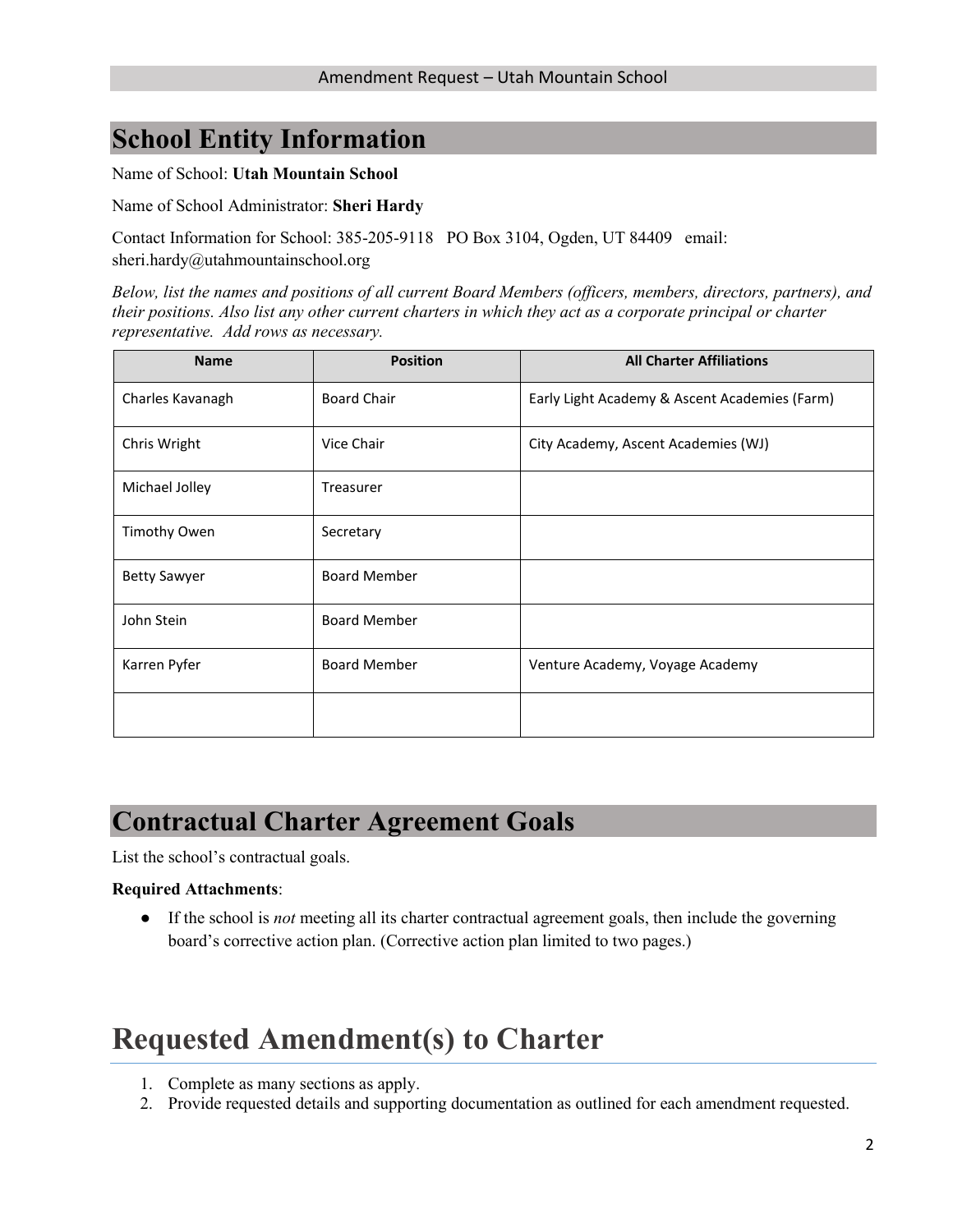# ☐*Change to curricular or instructional emphasis, including educational program or methods of instruction.*

### **Required Attachments**:

- *A redline version showing new additions and removed language in educational program or methods of instruction.*
- *Documentation of new, evidence-based choice, as well as anticipated improvement in student performance*.

### ☐*Relocating to a new school district or municipality.*

*Operational schools:* Describe the decision to move and the projected impact on enrollment.

#### **Required Attachments**:

- Supporting evidence for decision.
- Minutes from the board meeting where parents and student provided feedback.

### *Planning year schools:*

#### **Required Attachments**:

- Detailed market analysis of newly proposed location.
- Corresponding capital facility plan.
- Revised budget for the planning year and first three operational years.

### ☐*Articulation agreement.*

Describe the purpose for the articulation agreement.

#### **Required Attachments**:

• Provide a copy of the school's proposed articulation agreement signed by all participating charter school(s).

### ☐*Change to effectiveness goals, performance measures, or accountability plan.*

#### **Required Attachments**:

- Redline version showing new additions and removed language in contractual agreement performance measures.
- Provide supporting documentation for the requested change.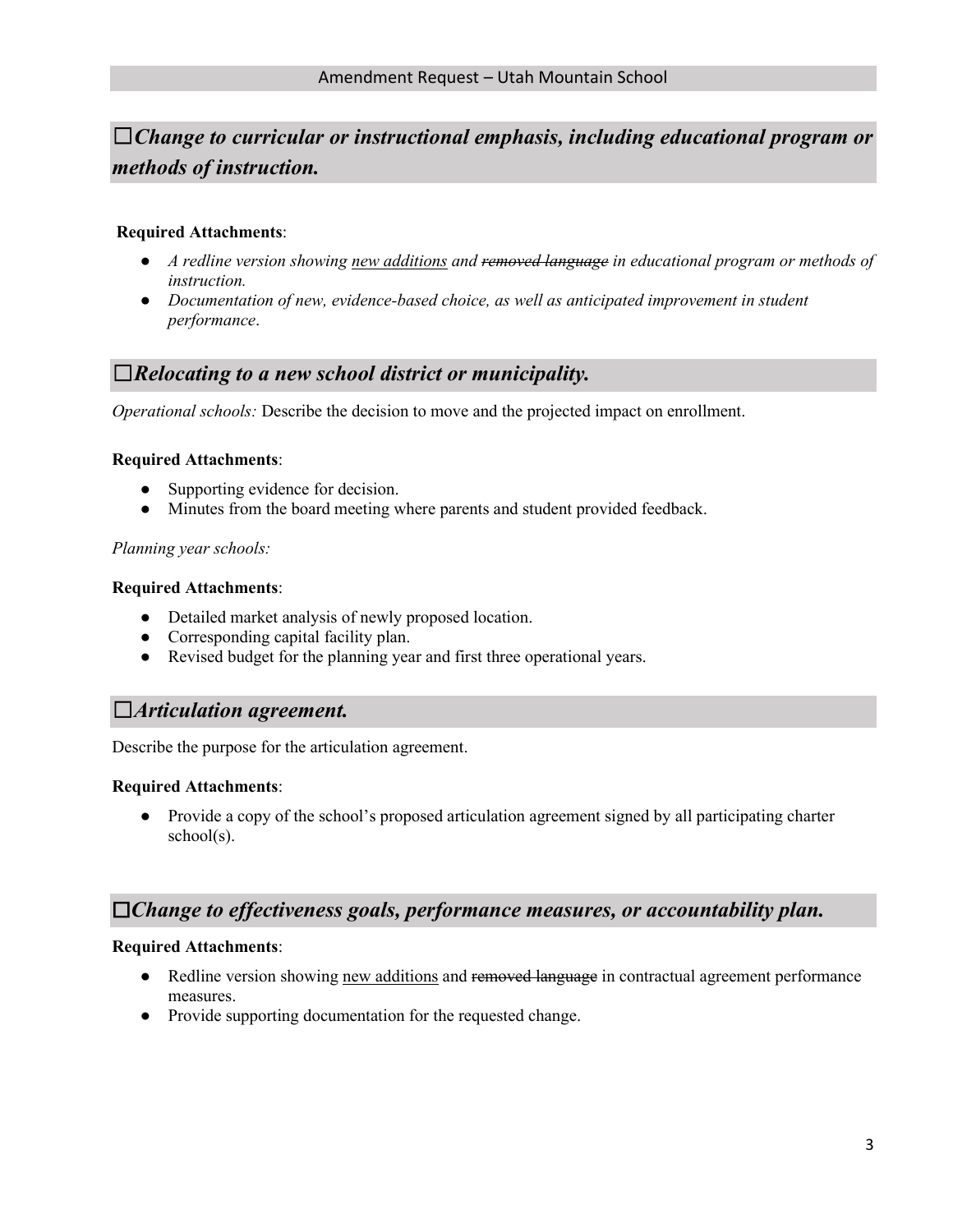### ☒*Postponement of opening year.*

Describe the reason for postponing the school's opening year.

As we have discussed with Jennifer Lambert and Marie Steffensen, it has proven very difficult to locate an appropriate site for our school. With the help of a developer, Utah Mountain School has vetted no less than 8 different properties since approved. For a variety of reasons (student security and financial viability being the two most significant), none of the locations have been considered viable for a school location that would also work in the parameters of our charter model. A significant amount of time was lost when the first developer did not act in the best interests of UMS regarding location of an appropriate site for UMS. The developer we have been working with since then has been very helpful in vetting out the different locations to help us determine what will be best for the school and our future students. Because of the time delays, UMS feels it would be in the best interest of the school's success to delay opening until the 2021-2022 school year. At this point, UMS believes it would be difficult to recruit and obtain a sufficient student enrollment to financially sustain the school, and the timeframe for building/retrofitting for an August 2020 opening is too short. The developer is committed to continuing a partnership with UMS, and the time made available by the delay would enable UMS and the developer to find an appropriate location to build/retrofit something that is in keeping with the school model, rather than having to rush through things and chance it not being done right or not being done in the most financially responsible manner.

### **Required Attachments**:

● Include additional supporting documentation as necessary.

# ☐*Change to Bylaws, Articles of Incorporation, or contractual agreement specific to number of board members or board member election / appointment process.*

### **Required Attachments**:

• A redline version showing new additions and removed language in Bylaws.

### ☐*Removal of original application sections – not applicable to Exhibit A contracts*

#### **Required Attachments**:

- A redline version showing new additions and removed language, or
- If completely rewritten, the new policy or procedure with new effective date, indicating superseding of previous policy or procedure.
- Excerpt from board minutes at which policy was approved

### *NOTE: Policies, procedures, and minutes can be provided through a specific hyperlink to the exact policy, procedure, or minutes.*

*Examples:* 

- Job descriptions for educators and administration, including business administrator
- Selection of Education Service Providers
- Financial performance and sustainability goals
- Board performance and stewardship goals
- Student achievement levels for assessments no longer required by USBE (e.g., end of level CRT, IOWA, DWA, etc.)
- Acceptable use and social media policy
- Extra-curricular activities and fee schedules